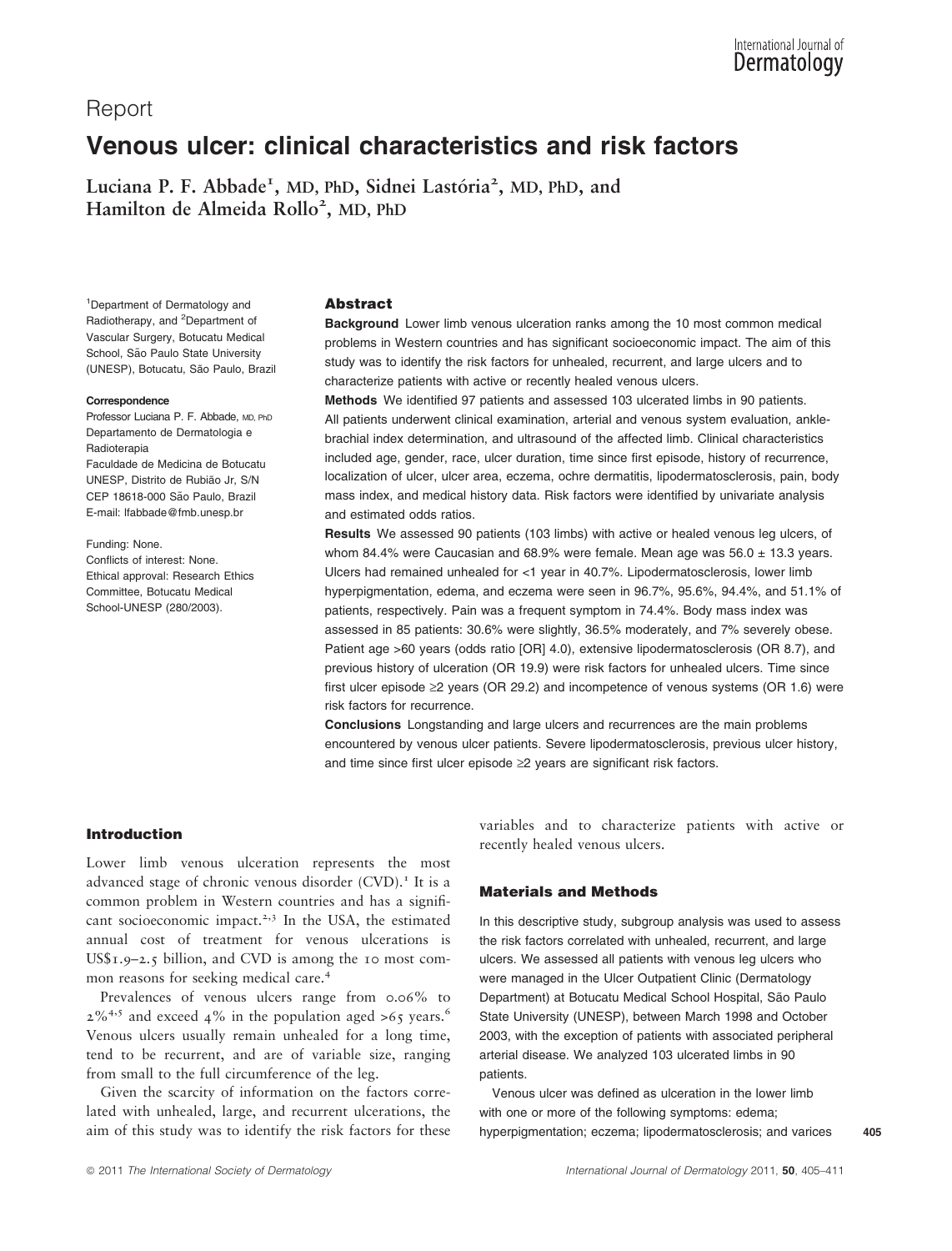(Fig. 1). A recently healed ulcer associated with the skin alterations described above was classified as C5 according to the CEAP (clinical, etiology, anatomy, pathophysiology) clinical severity score. All patients underwent a clinical examination and evaluation of the arterial and venous system carried out by a dermatologist and a vascular surgeon. The ankle-brachial index (ABI) was determined, and duplex ultrasound (US) scanning of the affected limb was performed.

Arterial disease was defined by an ABI of <0.9, which was determined using a portable 5-mHz continuous-wave Doppler US device. In patients with diabetes mellitus, the absence of distal pulses was considered indicative of arterial disease, because this disease results in arterial stiffness, despite normal  $ABI.7-9$ 

The clinical characteristics studied included age, gender, race, ulcer duration, time since first ulcer episode, history of recurrences, localization of ulcer(s), area of the ulcer, eczema, ochre dermatitis, lipodermatosclerosis (localized or extensive), and varicose veins associated with ulcer. Ulcer-related pain was classified as absent, mild to moderate (if the presence of pain did not interfere with daily activities), or severe (if pain interfered with daily activities). Body mass index (BMI), medical history (diabetes mellitus, arterial hypertension, congestive heart failure), number of pregnancies, previous deep venous thrombosis (DVT), and superficial thrombophlebitis (ST) in the lower limbs were also evaluated.

Each ulcer was measured by drawing its perimeter on transparent plastic film. The software KS-300 (Carl Zeiss Jena GmbH, Jena, Germany) was used for image analysis. In



Figure 1 Active venous ulcer in the region of the lateral malleolus with hyperpigmentation and lipodermatosclerosis (C4,6 according to CEAP [clinical, etiology, anatomy, pathophysiology] classification; area:  $54 \times 35$  mm)

patients with more than one ulcer, individual areas of ulceration were added together and classified as small  $\left($  < 30 cm<sup>2</sup> $\right)$ , medium  $(30-60 \text{ cm}^2)$ , large  $(60-90 \text{ cm}^2)$ , or very large  $(>90 \text{ cm}^2)$ .

Nutritional status was determined based on BMI<sup>10</sup> estimated as weight (kg)/height<sup>2</sup> (m). Patients were classified as thin (BMI < 18.5), eutrophic (BMI 18.5–24.9), slightly obese (BMI 25–29.9), moderately obese (BMI 30–39.9) or severely obese (BMI >40). Duplex US scanning was performed by qualified vascular surgeons using a Philips Platinum CVI device and 5-mHz and 7.5-mHz linear transducers. During the duplex scan, anatomic localization and functional alterations of the venous system in the lower limb were evaluated. Valvular incompetence was diagnosed when reflux time in the superficial and/or deep venous system exceeded 0.5 seconds. Perforating vein incompetence was defined by the presence of bidirectional flow and/or diameter of a perforator  $>2.5$  mm.<sup>11</sup> Reflux intensity was assessed in the great saphenous vein and, according to reflux time, was classified as slight (reflux time 0.5–1 second), moderate (reflux time 1–2 seconds) or severe (reflux time >2 seconds).

A database was created using SPSS for Windows Version 10.5 (SPSS, Inc., Chicago, IL, USA). The Chi-squared test was used to compare non-parametric variables, and the Student's t-test was used to compare parametric variables. Significance was set at  $P < 0.05$ . Data were analyzed using spss (v. 10.5). Risk factors were identified by univariate analysis and the estimation of the odds ratio (OR) at a 95% confidence interval (CI). The significant values resulting from this analysis were included in a multiple regression model where OR, 95% CI, and P-values confirmed the independent risk for some variables. This study was approved by the Research Ethics Committee of Botucatu Medical School-UNESP (280/2003).

### Results

Ninety-seven patients with active or healed venous leg ulcers were assessed. Seven patients were excluded because of peripheral arterial insufficiency characterized by an ABI of <0.9 and/or reduced or absent distal pulses, which most probably indicated a mixed ulcer.

Overall, 76 patients (84.4%) were Caucasian, 62  $(68.9\%)$  were female, and  $28$   $(31.1\%)$  were male (female : male ratio 2.2 : 1). Mean age was  $56.0 \pm 13.3$  years (range: 27–86 years). Only eight patients (8.9%) were aged <39 years, and 16 (17.8%) were aged  $\geq$ 70 years. Active or healed ulcers were localized on the right side in 38 patients (42.2%), on the left side in 39 (43.3%), and bilaterally in 13 (14.4%). Of the 103 limbs examined,  $87$ showed an active ulcer (CEAP score: C6), and 16 exhibited a healed ulcer (CEAP score:  $C_5$ ). The medial malleolar region was the most frequently affected area, and 47 limbs (45.6%) had an active or healed ulcer in this region. The least frequently involved areas were: the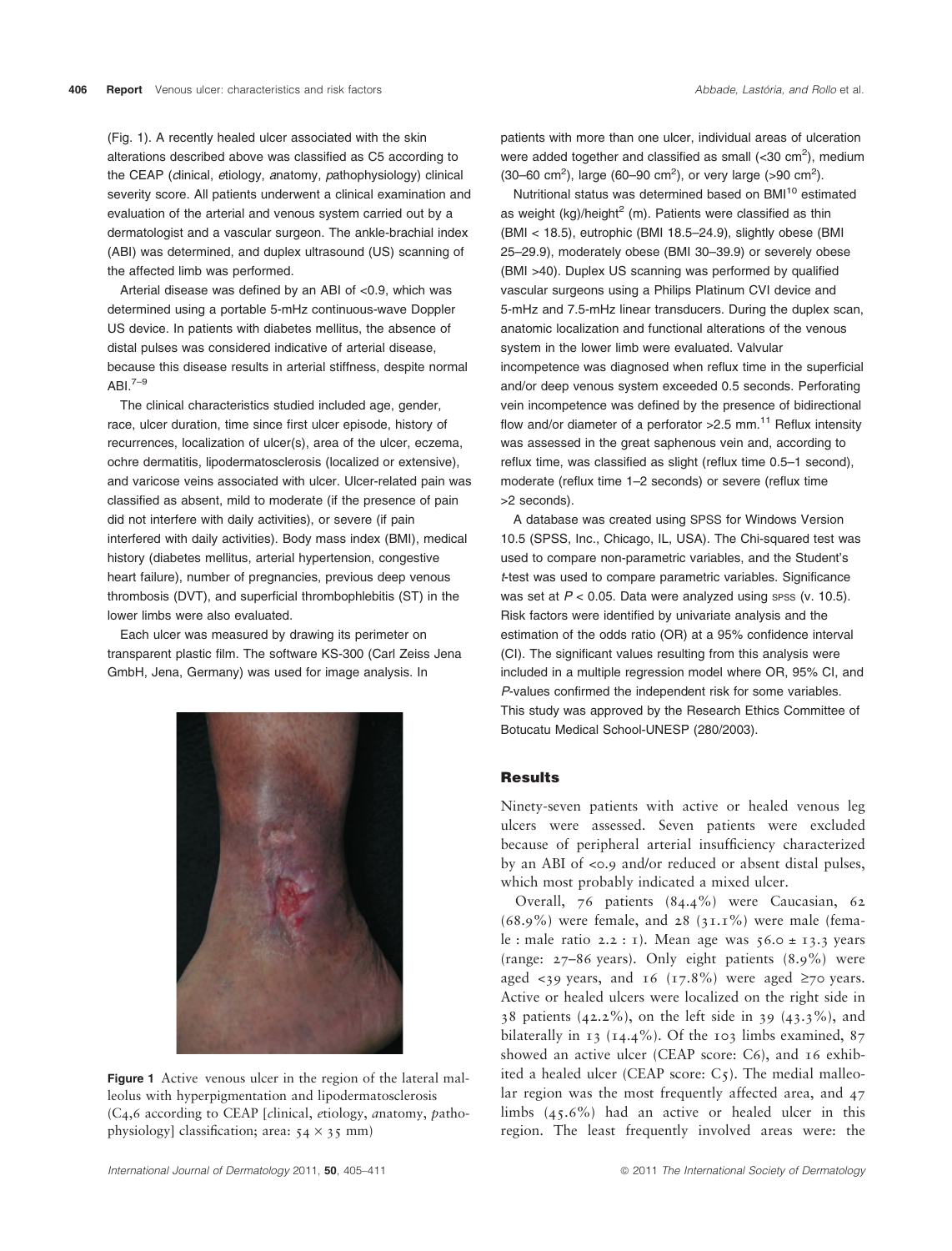dorsal aspect of the foot (1.9%); the medial malleolus together with the dorsal foot  $(1.9\%)$ ; the posterior aspect of the lower leg  $(1\%)$ , and the entire circumference of the leg  $(\frac{1}{2})$ .

Ulcers had remained unhealed for  $\lt$ I year in 42 limbs  $(40.7\%)$ , for 1–5 years in 30 limbs  $(29.1\%)$ , for 5–10 years in 12 limbs  $(11.7\%)$ , and for  $>10$  years in 17 limbs  $(16.5\%)$ . Forty-five patients (50%) had experienced their first ulcer >10 years before their first clinical assessment.

Lipodermatosclerosis was the most frequent sign  $(96.7%)$  noted in these patients. It was sufficiently extensive to give the leg the appearance of an inverted bottle in 45 patients (50%). Lower limb hyperpigmentation or ochre dermatitis was observed in 86 patients (95.6%), whereas edema and eczema were seen in 85 (94.4%) and 46 (51.1%) patients, respectively. Varices occurred in 79  $(87.8\%)$  patients and were bilateral in 63 (70%) of them. Pain was a frequent symptom in  $67$  (74.4%) patients and was found to be severe in 22 (24.4%).

Diabetes mellitus was present in nine (10%) patients, arterial hypertension in 30 (33.3%), and congestive heart failure in six  $(6.7\%)$ . History of previous DVT was reported by  $12$  ( $13.3\%$ ) and ST by  $26$  ( $28.8\%$ ) patients. Of the 62 women participating in the study, 51 (82.3%) were multigravida, two (3.2%) were primigravida, and only five (8.1%) were nulligravida. Forty-six (74.2%) were multiparous. We had no information regarding pregnancies in four cases.

Body mass index was assessed in 85 patients, 63  $(74.1\%)$  of whom had a BMI above normal values: 26 patients (30.6%) were slightly, 31 (36.5%) moderately, and six (7.0%) severely obese.

Table 1 shows the factors correlated with longstanding ulcers (unhealed for >10 years). Univariate analysis revealed that patient age  $>60$  years (OR 4.0, 95% CI 1.1–16.3), extensive lipodermatosclerosis (OR 8.7, 95% CI 1.8-41.4), and previous history of ulcer (OR 19.9, 95% CI 2.68–858.8) were risk factors correlated with unhealed ulcerations. Multiple regression analysis confirmed that extensive lipodermatosclerosis (OR 5.3, 95% CI 1.1-27.2) and previous history of ulcer (OR 13.7, 95% CI 1.7–113.6) were independent risk factors.

We recorded  $87$  active ulcers. An area of <30 cm<sup>2</sup> was observed in 65 limbs  $(74.7\%)$ . In five legs  $(5.7\%)$ , the ulcerated area was  $\geq$ 90 cm<sup>2</sup>. The median ulcer area was 12.5  $cm^2$ .

Table 2 presents potential risk factors associated with a large or very large ulcer area. No single variable was identified as a risk factor for such large ulcers.

History of ulcer recurrence was reported by 57  $(63.3\%)$  patients. Table 3 shows some potential risk factors for recurrence. Univariate analysis revealed that time since first ulcer episode  $\geq$ 2 years (OR 29.2, 95% CI Table 1 Univariate analysis of the risk factors for an ulcer to remain unhealed for  $\geq$ 10 years

|                                           | Odds  |                  |
|-------------------------------------------|-------|------------------|
| <b>Risk factor</b>                        | ratio | 95% CI           |
| Age                                       |       |                  |
| $\geq$ 50 years                           | 3.9   | $0.8 - 37.4$     |
| $\geq 60$ years                           | 4.0   | $1.1 - 16.3a$    |
| $\geq$ 70 years                           | 1.3   | $0.2 - 5.9$      |
| Gender: female                            | 0.3   | $0.09 - 1.16$    |
| Body mass index                           |       |                  |
| >25                                       | 0.8   | $0.2 - 4.2$      |
| >30                                       | 0.5   | $0.1 - 1.8$      |
| >35                                       | 0.3   | $0.01 - 2.5$     |
| >40                                       | 1.0   | $0.02 - 10.2$    |
| Large or very large ulcer area            | 0.4   | $0.1 - 2.6$      |
| Severe lipodermatosclerosis               | 8.7   | $1.8 - 41.1a$    |
| Superficial thrombophlebitis history      | 0.1   | $0.0 - 1.0$      |
| Deep venous thrombosis history            | 0.7   | $0.01 - 6.2$     |
| Diabetes mellitus                         | 2.9   | $0.4 - 15.6$     |
| Arterial hypertension                     | 1.0   | $0.2 - 3.6$      |
| Previous history of ulcer                 | 19.9  | $2.68 - 858.8^a$ |
| Multiparity                               | 1.7   | $0.18 - 84.5$    |
| <b>Isolated SVSI</b>                      | 0.4   | $0.01 - 3.5$     |
| <b>Isolated DVSI</b>                      | 1.8   | $0.03 - 23.9$    |
| Isolated incompetence of perforators      | 0.8   | $0.02 - 7.3$     |
| SVSI + incompetence of perforators + DVSI | 0.8   | $0.02 - 7.3$     |
| SVSI + incompetence of perforators        | 1.8   | $0.5 - 8.5$      |
| DVSI + incompetence of perforators        | 1.7   | $0.03 - 23.9$    |
| SVSI + DVSI                               | 5.4   | $0.1 - 434.5$    |
| GSV severe reflux                         | 1.1   | $0.3 - 4.4$      |

 ${}^{a}P$  < 0.05 was considered to indicate statistical significance. 95% CI, 95% confidence interval; SVSI, superficial venous system incompetence; DVSI, deep venous system incompetence; GSV, great saphenous vein.

5.5–205.9), time since first ulcer episode  $\geq$ 10 years (OR 7.4,  $95\%$  CI 2.5–23.0) and incompetence of both deep and superficial venous systems (OR  $1.6$ ,  $95\%$  CI  $1.4-1.9$ ) were risk factors for recurrence. Multiple regression analysis revealed that only time since first ulcer episode  $\geq$  years (OR 16.1, 95% CI 3.0–85.6) appeared to be an independent risk factor for recurrence.

#### **Discussion**

Longstanding and large ulcers, as well as recurrences, are the main problems encountered by patients with venous ulcers. Ineffective and often inappropriate treatments may also account for the long duration of a venous ulcer.<sup>7</sup> It is important to identify the factors that may influence these variables in order to improve the results of treatment.

Active or recently healed venous ulcers were more frequently seen in Caucasian, obese females aged >40 years.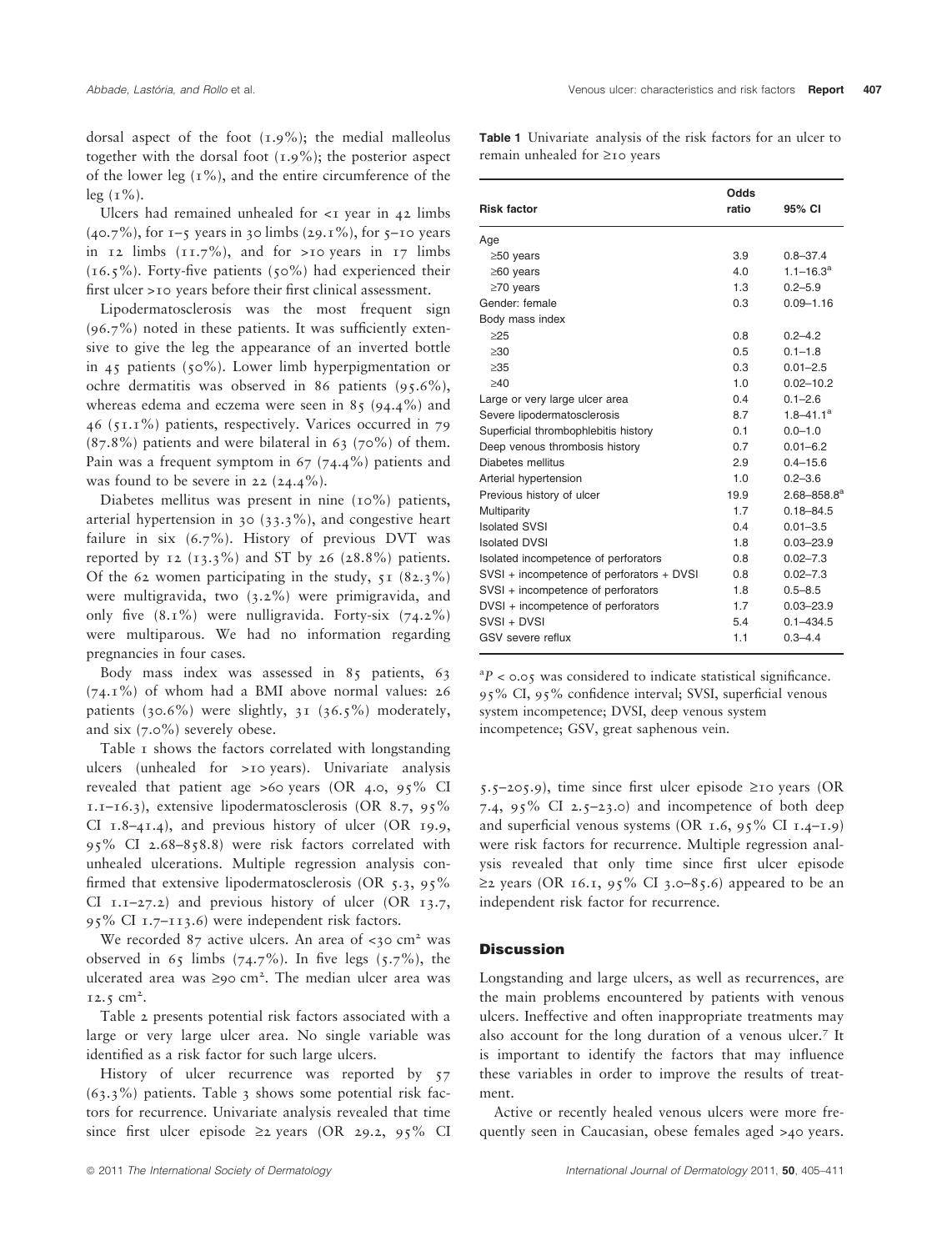odd a

Table 2 Univariate analysis of risk factors for a large or very large ulcer area

|            | <b>Table 3</b> Univariate analysis of risk factors for ulcer |  |  |  |
|------------|--------------------------------------------------------------|--|--|--|
| recurrence |                                                              |  |  |  |

|                                                   | Odds  |               |  |
|---------------------------------------------------|-------|---------------|--|
| <b>Risk factor</b>                                | ratio | 95% CI        |  |
| Age                                               |       |               |  |
| $\geq$ 50 years                                   | 3.0   | $0.3 - 143.3$ |  |
| $\geq 60$ years                                   | 1.4   | $0.2 - 8.4$   |  |
| $\geq$ 70 years                                   | 0.5   | $0.01 - 4.5$  |  |
| Gender: female                                    | 0.2   | $0.03 - 1.3$  |  |
| Body mass index                                   |       |               |  |
| >25                                               | 0.7   | $0.1 - 4.9$   |  |
| >30                                               | 0.4   | $0.01 - 3.9$  |  |
| >35                                               | 0.6   | $0.01 - 5.78$ |  |
| >40 <sup>a</sup>                                  |       |               |  |
| Active ulcer ≥5 years                             | 2.3   | $0.4 - 13.7$  |  |
| Active ulcer ≥10 years                            | 28    | $0.4 - 16.9$  |  |
| Ulcer recurrence                                  | 2.0   | $0.3 - 11.8$  |  |
| Severe lipodermatosclerosis                       | 1.4   | $0.3 - 6.5$   |  |
| Superficial thrombophlebitis history <sup>a</sup> |       |               |  |
| Deep venous thrombosis history <sup>a</sup>       |       |               |  |
| Diabetes mellitus                                 | 17    | $0.03 - 18.3$ |  |
| Arterial hypertension                             | 0 6   | $0.1 - 3.9$   |  |
| Time since first ulcer episode $\geq 10$ years    | 1.2   | $0.2 - 9.3$   |  |
| Multiparity <sup>a</sup>                          |       |               |  |
| <b>Isolated SVSI</b>                              | 47    | $0.1 - 75.6$  |  |
| <b>Isolated DVSI</b>                              | 3.2   | $0.05 - 46.4$ |  |
| Isolated incompetence of perforators              |       |               |  |
| SVSI + incompetence of perforators + DVSI         |       |               |  |
| SVSI + incompetence of perforators                | 1.9   | $0.3 - 21.4$  |  |
| DVSI + incompetence of perforators                |       |               |  |
| SVSI + DVSI                                       |       |               |  |
| GSV severe reflux                                 | 1.1   | $0.1 - 6.8$   |  |

a Odds ratio could not be estimated.

95% CI, 95% confidence interval; SVSI, superficial venous system incompetence; DVSI, deep venous system incompetence; GSV, great saphenous vein.

However, whether or not race is a risk factor for the development of venous ulcers remains controversial. Caucasian subjects predominated in this study, and 84.4% of ulcer patients were Caucasian, a result similar to our previous study.<sup>12</sup> Considering that  $83\%$  of people in our region are Caucasian, $13$  race does not seem to be a significant risk factor for venous ulcers. Scott et al.,<sup>14</sup> in a community study in the USA (Boston), found similar frequencies in Caucasian and African-American individuals, whereas Margolis et  $al.^{15}$  observed a slight predominance of Caucasian subjects, who accounted for 62% of cases. Perhaps the predominance of a certain race in a study is influenced by the type of population. The patients assessed in this study came from a predominantly Caucasian population.

Duplex US scanning was performed in the affected limbs to evaluate the anatomic localization and functional

| <b>Risk factor</b>                            | vaas<br>ratio | 95% CI          |
|-----------------------------------------------|---------------|-----------------|
|                                               |               |                 |
| Age                                           |               |                 |
| $\geq$ 50 years                               | 1.0           | $0.4 - 2.7$     |
| $\geq 60$ years                               | 0.6           | $0.2 - 1.8$     |
| $\geq$ 70 years                               | 0.8           | $0.2 - 3.0$     |
| Gender: female                                | 0.9           | $0.3 - 2.6$     |
| Body mass index                               |               |                 |
| >25                                           | 0.9           | $0.3 - 2.7$     |
| >30                                           | 1.4           | $0.5 - 3.9$     |
| >35                                           | 1.5           | $0.9 - 6.4$     |
| >40                                           | 1.0           | $0.2 - 8.1$     |
| Active ulcer ≥5 years                         | 0.4           | $0.1 - 1.2$     |
| Active ulcer ≥10 years                        | 0.4           | $0.1 - 1.5$     |
| Large or very large ulcer area                | $0.5^{\circ}$ | $0.1 - 2.7$     |
| Severe lipodermatosclerosis                   | 2.4           | $0.9 - 5.8$     |
| Superficial thrombophlebitis history          | 1.5           | $0.5 - 4.4$     |
| Deep venous thrombosis history                | 1.8           | $0.3 - 14.0$    |
| Diabetes mellitus                             | 0.4           | $0.1 - 2.0$     |
| Arterial hypertension                         | 1.9           | $0.7 - 5.7$     |
| Time since first ulcer episode $\geq$ 2 years | 29.2          | $5.5 - 205.9^a$ |
| Time since first ulcer episode ≥10 years      | 7.4           | $2.5 - 23.0^a$  |
| Multiparity                                   | 0.8           | $0.1 - 4.1$     |
| <b>Isolated SVSI</b>                          | 0.4           | $0.1 - 1.5$     |
| <b>Isolated DVSI</b>                          | 0.6           | $0.04 - 8.1$    |
| Isolated incompetence of perforators          | 0.8           | $0.1 - 5.7$     |
| SVSI + incompetence of perforators + DVSI     | 1.2           | $0.2 - 13.9$    |
| SVSI + incompetence of perforators            | 1.6           | $0.6 - 4.4$     |
| $DVSI + incomplete$ of perforators            | 1.2           | $0.1 - 72.6$    |
| SVSI + DVSI                                   | 1.6           | $1.4 - 1.9a$    |
| <b>GSV</b> severe reflux                      | 1.3           | $0.4 - 3.3$     |

 ${}^{a}P$  < 0.05 was considered to indicate statistical significance. 95% CI, 95% confidence interval; SVSI, superficial venous system incompetence; DVSI, deep venous system incompetence; GSV, great saphenous vein.

abnormalities of the venous system in the lower limb and to differentiate between patients with primary varices, in whom alterations occur mainly in the superficial venous system, and patients with secondary varices, in whom physiopathological alterations occur in the deep venous system. Valvular incompetence was diagnosed when reflux time in the superficial and/or deep venous systems exceeded 0.5 seconds. Perforating vein incompetence was defined by the presence of bidirectional flow and/or diameter of a perforator  $>2.5$  mm.<sup>11</sup> As our study began in 1998, we used these values, but it is important to consider a more recent recommendation in which the cut-off value for reflux in the superficial and deep calf veins remains at 0.5 seconds, but that for reflux in the femoropopliteal veins is 1.0 second and outward flow in the perforating veins is considered abnormal if it exceeds  $0.35$  seconds.<sup>16</sup>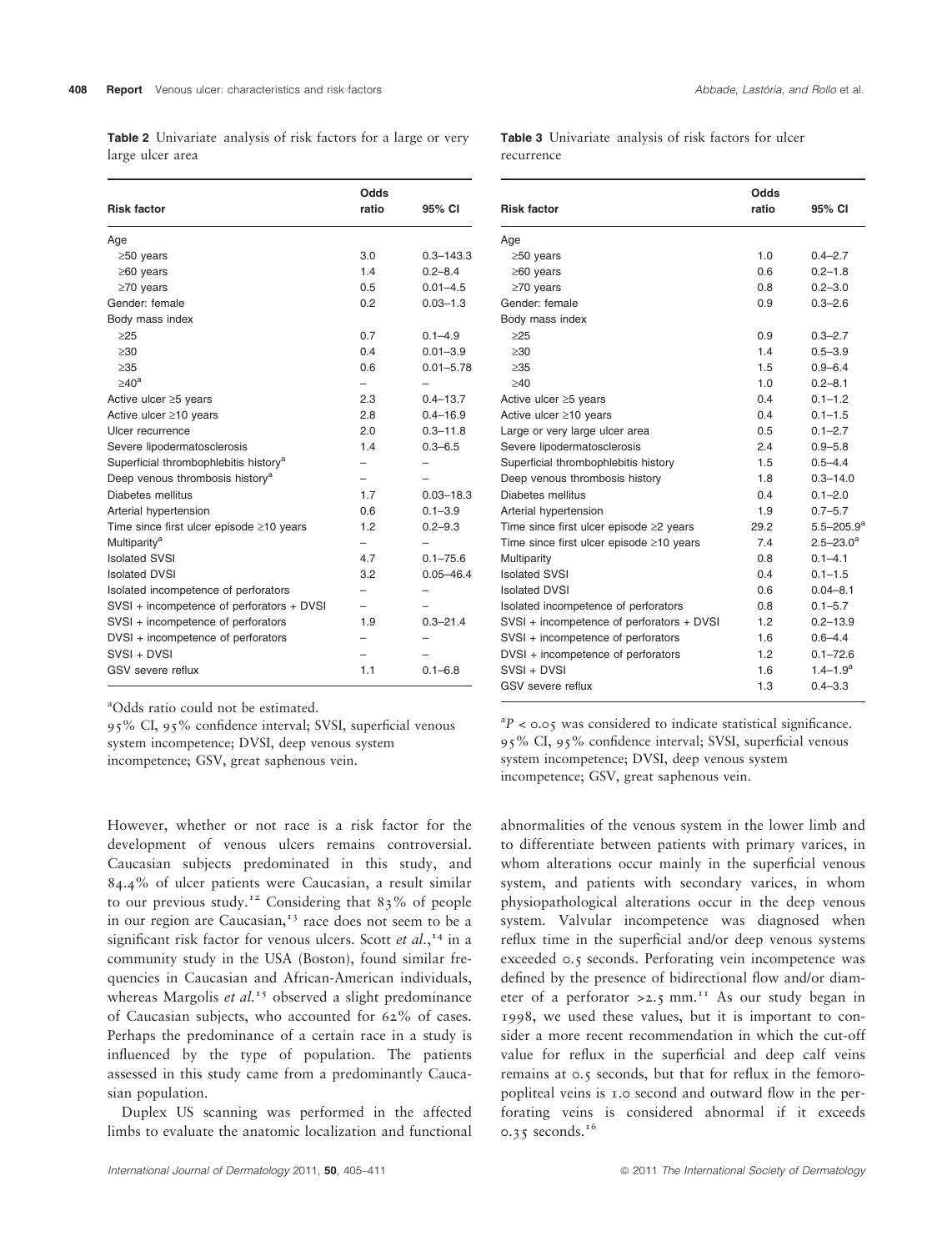The prevalence of ulcers was similar on the right and left sides. Nelzen *et al.*<sup>17</sup> found that  $72\%$  of venous ulcers were localized on the right leg, although this was not statistically significant. In our study, the most frequently affected area was the medial malleolus, whereas ulcers on the posterior aspect of the leg and the dorsal aspect of the foot were infrequent.

These findings are in line with those reported by Adam et al.,<sup>18</sup> who analyzed 689 limbs with venous ulcers and found ulcerations in the dorsal aspect of the foot and posterior aspect of the lower leg only in 1.9% and 3.4% of cases, respectively. Baker et  $al.^{19}$  also observed that only 3.1% of limbs exhibited isolated venous ulcers in the dorsal aspect of the foot. Although the exact localization of venous ulcerations varied, they usually occurred in the gaiter area (from 2.5 cm below the malleoli to the point at which the calf muscles become prominent posteriorly). Venous ulcers affecting only the dorsal aspect of the foot or posterior aspect of the leg are less frequent, and other diagnoses should be considered when ulcerations are observed in these areas.

Venous ulcers are usually chronic and almost always take a long time to heal. One of the objectives of this study was to identify risk factors for delayed healing. Factors such as BMI, large ulcer area, diabetes mellitus, and deep venous system incompetence, which may seem important, were assessed but were not confirmed as risk factors. By contrast, multiple regression analysis showed that severe lipodermatosclerosis and previous history of an ulceration were independent risk factors.

It would be interesting to study venous ulcers in patients with uncontrolled diabetes, because poor glycemic control may impair wound healing through cytokines, growth factors, and synthesis of collagen abnormalities.<sup>15</sup> However, as the number of patients with diabetes mellitus in our study was small, we did not perform such an analysis.

Another important factor that might interfere with the wound healing process concerns the presence of bacteria in the wound bed. Chronic ulcers are often characterized by bacterial and fungal colonization, which is associated with inactivation of growth factors, increased activity of matrix metalloproteinases, and altered proliferative and migratory properties of cells, especially fibroblasts.<sup>20</sup> All wounds contain bacteria at levels ranging from contamination, through colonization and critical colonization (also known as 'increased bacterial burden' or 'occult infection') to infection. $2<sup>1</sup>$  It is important to determine the type and level of infection or colonization in the ulcer bed by microbiological examination of tissue samples obtained by a biopsy or by a validated quantitative swab technique. As microbiological tests were not performed routinely in our study, we were unable to evaluate any correlation between failure to heal and the presence or absence of critical colonization.

There are only scarce data in the literature on the risk factors associated with prolonged healing of ulcers. Nemeth et  $al.^{22}$  found severe lipodermatosclerosis to be a poor prognostic factor because patients who did not respond to treatment with topical and systemic antibiotics and occlusive dressings presented with this condition.

In a study of 260 patients with venous ulcers, Margolis *et al.*<sup>15</sup> found that a large wound area (OR 1.19, 95% CI 1.11–1.27) and long ulcer duration (OR 1.09, 95% CI 1.04–1.16) were important risk factors. They suggested that the time during which the ulcer remained unhealed could predict healing time because the longer the duration of an ulcer, the longer it took to heal. In another multicenter study, Margolis et al.<sup>23</sup> developed a prognostic model based on a multivariable logistic regression analysis. Initial measurements of wound size and duration accurately predicted the clinical outcome. The authors suggested, therefore, that it is possible to predict, given good wound care, whether an ulcer will heal within 24 weeks.

Skene et al.<sup>24</sup> reported similar results. They observed that, in a group of patients managed with compression therapy, healing rates after four months were higher in the patients with smaller ulcers, shorter duration of ulcerations, in young patients, and in individuals with no involvement of the deep venous system.

To corroborate these data, Phillips et  $al.^{25}$  analyzed the results of a large, multicenter study on venous ulcers to establish retrospectively prognostic factors for ulcer healing. They concluded that ulcers that are large, longstanding, and heal slowly after three weeks of optimal therapy are unlikely to heal quickly, and such ulcerations might benefit from alternative therapies. Taylor *et al.*<sup>26</sup> used the artificial neural network, which accurately predicted healing time and demonstrated that poor healing was significantly related to history of a previous ulceration, highly exuding ulcers, obesity, large initial ulcer area, patient age, and male gender.

Another objective of this study was to identify risk factors associated with large ulcers. Less than 10% of active ulcers were >60 cm<sup>2</sup>. No risk factor studied (i.e. BMI, duration of an ulcer, lipodermatosclerosis, history of DVT, diabetes mellitus, and involvement of the superficial and/or deep venous systems) was correlated with the presence of a large ulceration. It is possible that the relatively small number of patients precluded a statistically significant finding. To the best of our knowledge, there are no papers reporting risk factors for large venous ulcers. Thus, such studies are warranted.

Most of our patients had a history of ulcer recurrence. This finding is in line with the natural history of venous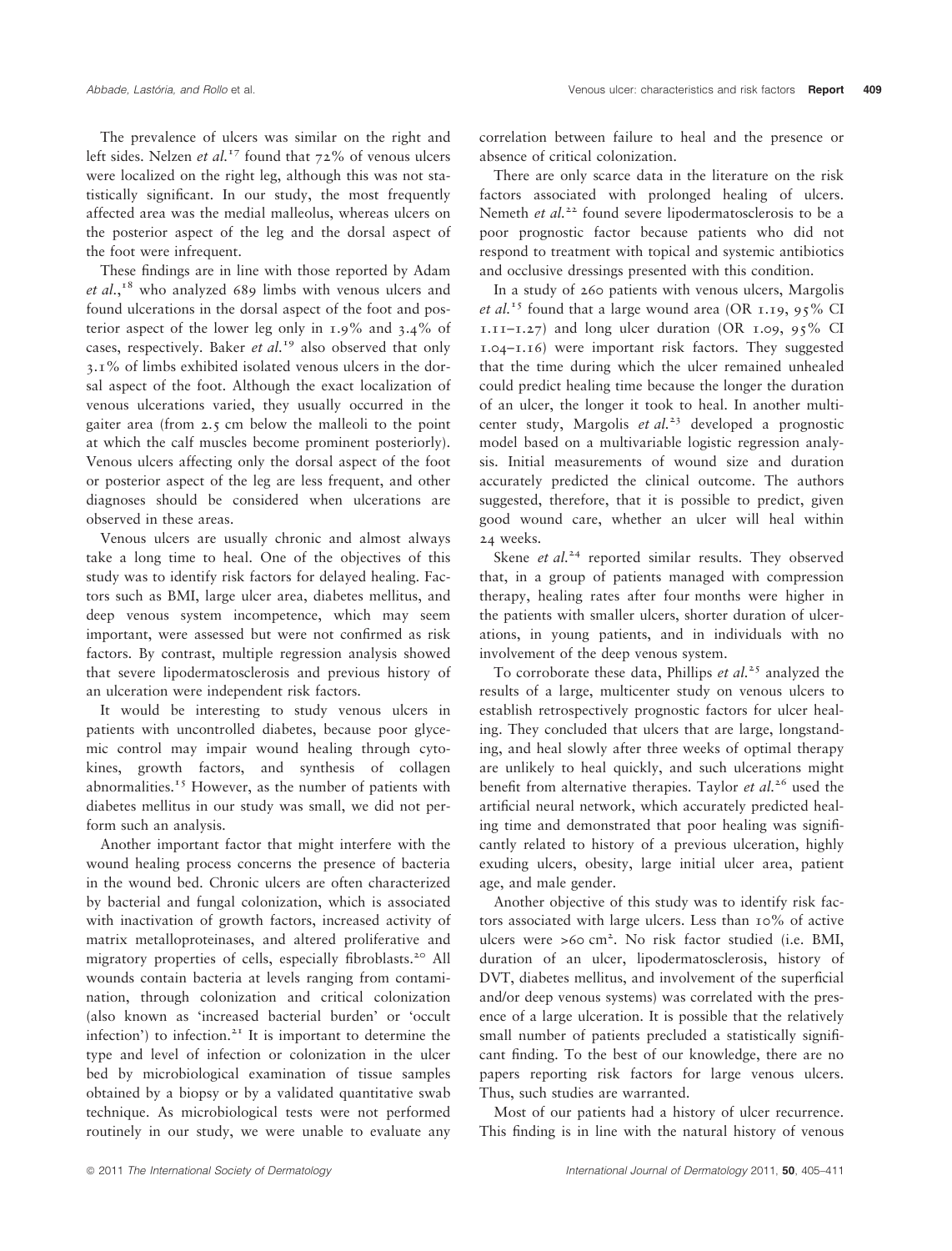ulcers, which is characterized by frequent recurrence. $27$ Erickson et al.<sup>28</sup> observed a  $56\%$  recurrence rate during a 10.4-month follow-up. According to these authors, inadequate management results in recurrence in 30% of healed venous ulcers during the first year and in 78% within two years.<sup>29</sup> These high recurrence rates may be associated with non-compliance with compression treatment following ulcer healing and a lack of surgical correction of the sources of venous reflux. Nonetheless, keeping the patient free from ulcer recurrence after successful healing is challenging.

Very few studies have assessed the risk factors associated with the recurrence of venous ulcers. In this study, elapsed time  $\geq$  years since the first ulcer episode was the only independent risk factor for recurrence identified. Factors such as BMI, history of previous DVT, and incompetence of the deep or superficial venous systems were not found to be correlated with recurrences. McDaniel et  $al.^{30}$  studied 99 limbs with venous ulcerations and followed them up for long periods after healing. Based on anatomic characteristics assessed by duplex US scanning, they observed that patients with deep venous incompetence (DVI) had significantly higher recurrence rates (66% in 48 months) than patients without DVI (29% in 48 months). They also found that patients who underwent venous surgery had a significantly lower recurrence rate  $(27\%$  in 48 months) than patients who did not undergo surgery (67% in 48 months).

#### Conclusions

Venous ulcers were most frequent in female, Caucasian and obese patients aged >40 years. These ulcers were longstanding. Nearly all ulcer patients exhibited lipodermatosclerosis. Severe lipodermatosclerosis and a previous history of an ulcer were found to be risk factors for unhealed ulcerations. Elapsed time  $\geq$  years since the first ulcer episode was found to be a risk factor for recurrence.

#### References

- 1 Fowkes FG, Evans CJ, Lee AJ. Prevalence and risk factors of chronic venous insufficiency. Angiology 2001;  $52(Supp11): 5-15.$
- 2 Bergqvist D, Lindholm C, Nelzen O. Chronic leg ulcers: the impact of venous disease. J Vasc Surg 1999; 29: 752– 755.
- 3 Evans CJ, Fowkes FG, Ruckley CV, Lee AJ. Prevalence of varicose veins and chronic venous insufficiency in men and women in the general population: Edinburgh Vein Study. J Epidemiol Community Health 1999; 53: 149– 153.
- 4 Valencia IC, Falabella A, Kirsner RS, Eaglstein WH. Chronic venous insufficiency and venous leg ulceration. J Am Acad Dermatol 2001; 44: 401–421 quiz 422–424.
- 5 Callam MJ. Epidemiology of varicose veins. Br J Surg 1994; 81: 167–173.
- 6 Callam MJ, Ruckley CV, Harper DR, Dale JJ. Chronic ulceration of the leg: extent of the problem and provision of care. Br Med J (Clin Res Ed) 1985; 290:  $1855 - 1856$ .
- 7 Cornwall JV, Dore CJ, Lewis JD. Leg ulcers: epidemiology and etiology. Br J Surg 1986; 73: 693–696.
- 8 Kaiser V, Kester AD, Stoffers HE, et al. The influence of experience on the reproducibility of the ankle-brachial systolic pressure ratio in peripheral arterial occlusive disease. Eur J Endovasc Surg 1999; 18: 25–29.
- 9 van Bellen B. Doppler ultra-som, índice de pressão e prova de esforço na avaliação de doenças arteriais. In: Maffei FHA, Lastória S, Yoshida WB, et al., eds. Doenças Vasculares Periféricas. Rio de Janeiro: Medsi-Editora Médica e Científica, 2002: 319–328.
- 10 Tzamaloukas AH, Murata GH, Hoffman RM, et al. Classification of the degree of obesity by body mass index or by deviation from ideal weight. JPEN J Parenter Enteral Nutr 2003; 27: 340–348.
- 11 Rollo HA. Mapeamento duplex no diagnóstico das doenças venosas. In: Maffei FHA, Lastória S, Yoshida WB, et al., eds. Doencas Vasculares Periféricas. Rio de Janeiro: Medsi–Editora Médica e Científica, 2002: 493–506.
- 12 Abbade LP, Lastoria S, de Almeida Rollo H, Stolf HO. A sociodemographic, clinical study of patients with venous ulcer. Int J Dermatol 2005; 44: 989–992.
- 13 Instituto Brasileiro de Geografia e Estatística. Amostra Características gerais da população – cor ou raça de acordo com a visão territorial. In: Vol. 2000. http:// www.sidra.ibge.gov.br/bda/tabela/listabl.asp?z=cd&o=7& i=P&c=2094. [Accessed July 28 2010].
- 14 Scott TE, LaMorte WW, Gorin DR, Menzoian JO. Risk factors for chronic venous insufficiency: a dual case– control study. J Vasc Surg 1995; 22: 622–628.
- 15 Margolis DJ, Berlin JA, Strom BL. Risk factors associated with the failure of a venous leg ulcer to heal. Arch Dermatol 1999; 135: 920–926.
- 16 Labropoulos N, Tiongson J, Pryor L, et al. Definition of venous reflux in lower-extremity veins. J Vasc Surg 2003; 38: 793–798.
- 17 Nelzen O, Bergqvist D, Lindhagen A. Leg ulcer etiology – a cross-sectional population study. J Vasc Surg 1991; 14: 557–564.
- 18 Adam DJ, Naik J, Hartshorne T, et al. The diagnosis and management of 689 chronic leg ulcers in a single-visit assessment clinic. Eur J Vasc Endovasc Surg 2003; 25: 462–468.
- 19 Baker SR, Stacey MC, Jopp-McKay A, et al. Epidemiology of chronic venous ulcers. Br J Surg 1991; 78: 862–867.